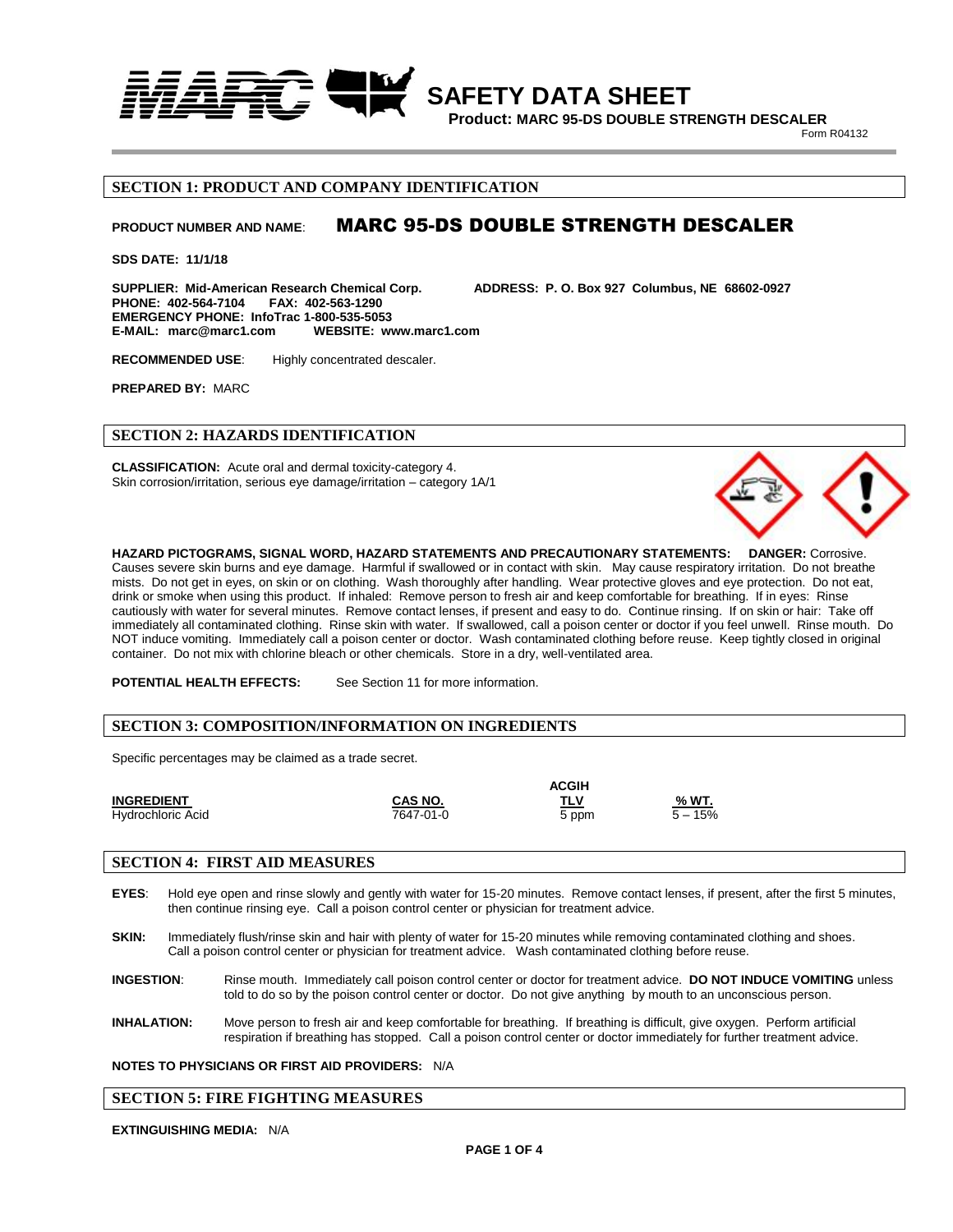

**Product: MARC 95-DS DOUBLE STRENGTH DESCALER**

**Form R04132** 

| <b>SPECIAL FIRE FIGHTING PROCEDURES:</b>             | None.                                                                                           |
|------------------------------------------------------|-------------------------------------------------------------------------------------------------|
|                                                      | <b>UNUSUAL FIRE AND EXPLOSION HAZARDS:</b> Heat may cause evolution of hydrogen chloride fumes. |
| HAZARDOUS DECOMPOSITION PRODUCTS: Hydrogen chloride. |                                                                                                 |

# **SECTION 6: ACCIDENTAL RELEASE MEASURES**

**EMERGENCY PROCEDURES:** Flush area with water or soak up on solid absorbent, neutralize with soda ash.

**PROTECTIVE EQUIPMENT:** Use personal protective devices as stated in Section 8.

**METHODS AND MATERIALS FOR CONTAINMENT AND CLEANUP**: Same as EMERGENCY PROCEDURES. Dispose of in accordance with government regulations.

# **SECTION 7: HANDLING AND STORAGE**

**GENERAL HANDLING:** See Section 8. **DO NOT TAKE INTERNALLY**. Do not contact eyes or skin.

**OTHER PRECAUTIONS: KEEP OUT OF REACH OF CHILDREN!! CORROSIVE! CAREFULLY READ ENTIRE LABEL BEFORE USE! DO NOT MIX WITH CHLORINE BLEACH OR OTHER CHEMICALS!**

**STORAGE:** Store in original container in an area inaccessible to children.

# **SECTION 8: EXPOSURE CONTROLS/PERSONAL PROTECTION**

|                                                                                  |                                                                                   | <b>ACGIH</b>        |  |  |
|----------------------------------------------------------------------------------|-----------------------------------------------------------------------------------|---------------------|--|--|
| <b>INGREDIENT</b><br>Hydrochloric Acid                                           | CAS NO.<br>7647-01-0                                                              | <u>TLV</u><br>5 ppm |  |  |
| <b>ENGINEERING CONTROLS: N/A</b>                                                 |                                                                                   |                     |  |  |
| Use with adequate ventilation. Local exhaust if enclosed.<br><b>VENTILATION:</b> |                                                                                   |                     |  |  |
| <b>RESPIRATORY PROTECTION:</b>                                                   | N/A                                                                               |                     |  |  |
| <b>EYE PROTECTION:</b>                                                           | Goggles or face shield.                                                           |                     |  |  |
| <b>SKIN PROTECTION/PROTECTIVE GLOVES:</b><br>Rubber gloves.                      |                                                                                   |                     |  |  |
| OTHER PROTECTIVE CLOTHING OR EQUIPMENT:<br>As required to prevent skin contact.  |                                                                                   |                     |  |  |
| <b>WORK HYGIENIC PRACTICES:</b>                                                  | Wash thoroughly with soap and water after handling and before eating or drinking. |                     |  |  |

# **SECTION 9: PHYSICAL AND CHEMICAL PROPERTIES**

| <b>APPEARANCE-</b>              |                           |
|---------------------------------|---------------------------|
| <b>PHYSICAL STATE:</b>          | Thin liquid.              |
| COLOR:                          | Light blue/green.         |
| ODOR:                           | Slight acidic.            |
| <b>ODOR THRESHOLD:</b>          | N/A                       |
| pH:                             | N/A                       |
| <b>MELTING/FREEZING POINT:</b>  | $7^{\circ}$ F             |
| <b>BOILING POINT:</b>           | $212^{\circ}F$            |
| <b>FLASH POINT/METHOD USED:</b> | None                      |
| <b>EVAPORATION RATE:</b>        | $<$ 1 (butyl acetate = 1) |
| FLAMMABILITY (solid, gas):      | N/A                       |
| <b>FLAMMABILITY LIMITS:</b>     | N/A                       |
| <b>VAPOR PRESSURE (mmHg):</b>   | N/A                       |
| VAPOR DENSITY (AIR = 1):        | N/A                       |
| SPECIFIC GRAVITY (H2O = 1):     | 1.07                      |
| <b>SOLUBILITY IN WATER:</b>     | Complete                  |
|                                 |                           |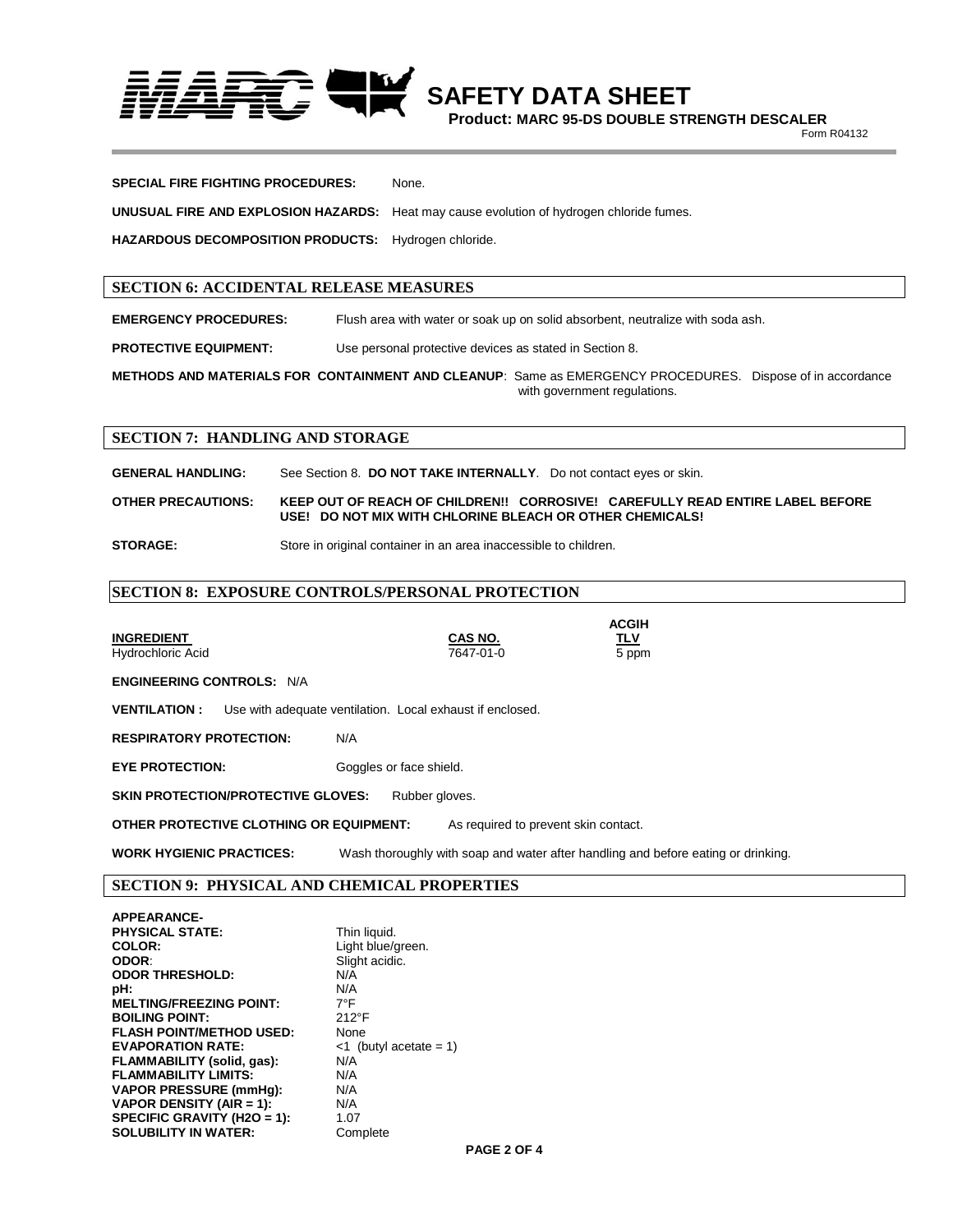

 **SAFETY DATA SHEET**

**Product: MARC 95-DS DOUBLE STRENGTH DESCALER**

**Form R04132** 

**VISCOSITY:** High

# **SECTION 10: STABILITY AND REACTIVITY**

**REACTIVITY:** None

**STABILITY:** Stable

**CONDITIONS TO AVOID:** N/A

**INCOMPATIBILITY (MATERIAL TO AVOID):** Alkalies neutralize effectiveness of product.

**HAZARDOUS DECOMPOSITION OR BY-PRODUCTS:** Hydrogen chloride.

**HAZARDOUS POLYMERIZATION:** No **CONDITIONS TO AVOID (POLYMERIZATION):** N/A

# **SECTION 11: TOXICOLOGICAL INFORMATION**

### **ACUTE TOXICITY: HYDROCHLORIC ACID:**

**Oral:** ATEmix (): 900 mg/kg

- **Dermal:** ATEmix (): 1,449 mg/kg
- **Inhalation:** LC50 (Rat, 1 h): 3,124 mg/l.

**EYES**: Corrosive to eyes; may cause permanent damage.

SKIN: May cause severe burns to skin.

**INGESTION:** Harmful if swallowed.

**INHALATION:** Irritation of mucous membranes, burns.

**MEDICAL CONDITIONS GENERALLY AGGRAVATED BY EXPOSURE:** Skin diseases and lung diseases.

**CARCINOGENICITY:** N/A

**TOXICITY TO ANIMALS:** N/A

# **SECTION 12: ECOLOGICAL INFORMATION**

#### **Hydrochloric Acid:**

LC50 (Western mosquitofish (Gambusia affinis), 24 h): 282 mg/l Mortality LC50 (Western mosquitofish (Gambusia affinis), 48 h): 282 mg/l Mortality LC50 (Western mosquitofish (Gambusia affinis), 96 h): 282 mg/l Mortality LC50 (Green or European shore crab (Carcinuus maenas), 48 h): 240 mg/l Mortality

LC50 (Common shrimp, sand shrimp (Crangon crangon), 48 h): 260 mg/l Mortality

**DEGRADABILITY:** Not Available.

#### **SECTION 13: DISPOSAL CONSIDERATIONS**

**WASTE DISPOSAL METHOD:** Dispose of in accordance with government regulations.

# **SECTION 14: TRANSPORT INFORMATION**

## **U.S. DEPARTMENT OF TRANSPORTATION (for ground/non-bulk containers)**

**CONTAINER SIZES(S):** Drums, Gallons